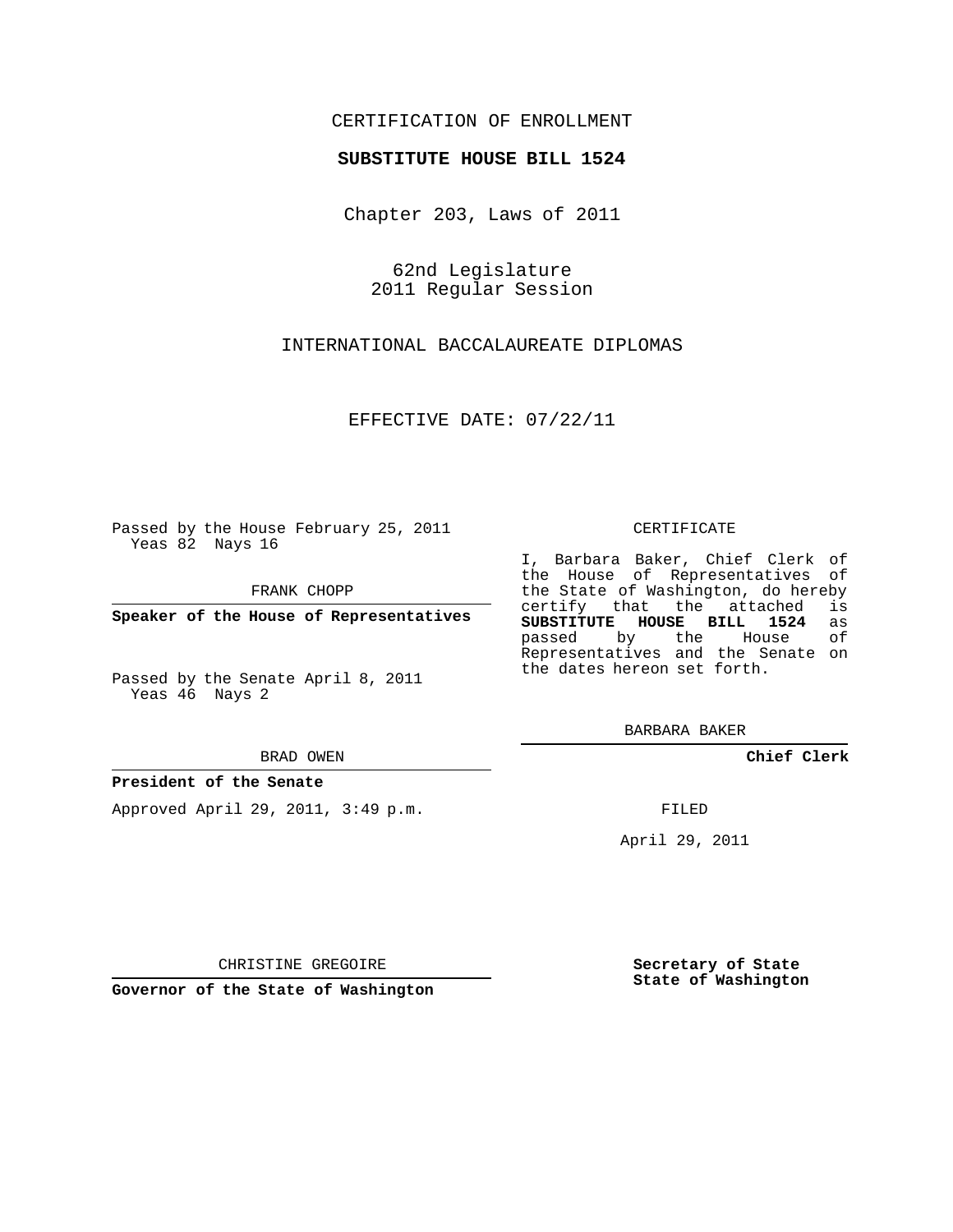## **SUBSTITUTE HOUSE BILL 1524** \_\_\_\_\_\_\_\_\_\_\_\_\_\_\_\_\_\_\_\_\_\_\_\_\_\_\_\_\_\_\_\_\_\_\_\_\_\_\_\_\_\_\_\_\_

\_\_\_\_\_\_\_\_\_\_\_\_\_\_\_\_\_\_\_\_\_\_\_\_\_\_\_\_\_\_\_\_\_\_\_\_\_\_\_\_\_\_\_\_\_

Passed Legislature - 2011 Regular Session

**State of Washington 62nd Legislature 2011 Regular Session By** House Education (originally sponsored by Representative Orwall) READ FIRST TIME 02/17/11.

 AN ACT Relating to recognizing the international baccalaureate diploma; amending RCW 28A.230.170; reenacting and amending RCW 28A.230.090; and adding a new section to chapter 28A.230 RCW.

BE IT ENACTED BY THE LEGISLATURE OF THE STATE OF WASHINGTON:

 NEW SECTION. **Sec. 1.** A new section is added to chapter 28A.230 RCW to read as follows:

 (1) A student who fulfills the requirements specified in subsection (3) of this section toward completion of an international baccalaureate diploma programme is considered to have satisfied state minimum requirements for graduation from a public high school, except that:

 (a) The provisions of RCW 28A.655.061 regarding the certificate of academic achievement or RCW 28A.155.045 regarding the certificate of 13 individual achievement apply to students under this section; and

 (b) The provisions of RCW 28A.230.170 regarding study of the United States Constitution and the Washington state Constitution apply to students under this section.

 (2) School districts may require students under this section to complete local graduation requirements that are in addition to state minimum requirements before issuing a high school diploma under RCW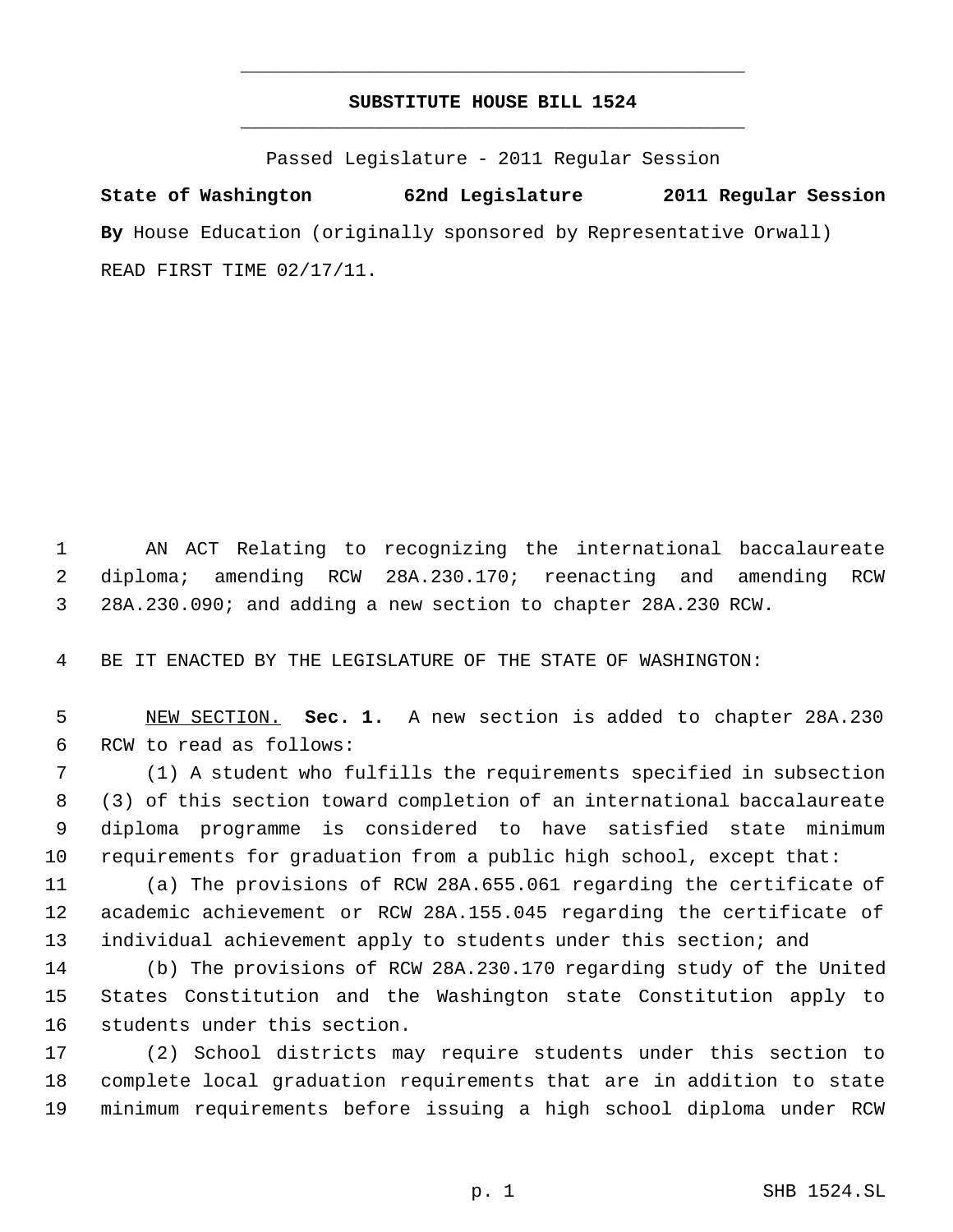28A.230.120. However, school districts are encouraged to waive local requirements as necessary to encourage students to pursue an international baccalaureate diploma.

 (3) To receive a high school diploma under this section, a student must complete and pass all required international baccalaureate diploma programme courses as scored at the local level; pass all internal assessments as scored at the local level; successfully complete all required projects and products as scored at the local level; and complete the final examinations administered by the international baccalaureate organization in each of the required subjects under the diploma programme.

 **Sec. 2.** RCW 28A.230.090 and 2009 c 548 s 111 and 2009 c 223 s 2 are each reenacted and amended to read as follows:

 (1) The state board of education shall establish high school 15 graduation requirements or equivalencies for students, except as 16 provided in section 1 of this act and except those equivalencies established by local high schools or school districts under RCW 28A.230.097. The purpose of a high school diploma is to declare that a student is ready for success in postsecondary education, gainful employment, and citizenship, and is equipped with the skills to be a lifelong learner.

 (a) Any course in Washington state history and government used to fulfill high school graduation requirements shall consider including information on the culture, history, and government of the American Indian peoples who were the first inhabitants of the state.

 (b) The certificate of academic achievement requirements under RCW 28A.655.061 or the certificate of individual achievement requirements under RCW 28A.155.045 are required for graduation from a public high school but are not the only requirements for graduation.

 (c) Any decision on whether a student has met the state board's high school graduation requirements for a high school and beyond plan shall remain at the local level.

 (2)(a) In recognition of the statutory authority of the state board of education to establish and enforce minimum high school graduation requirements, the state board shall periodically reevaluate the graduation requirements and shall report such findings to the legislature in a timely manner as determined by the state board.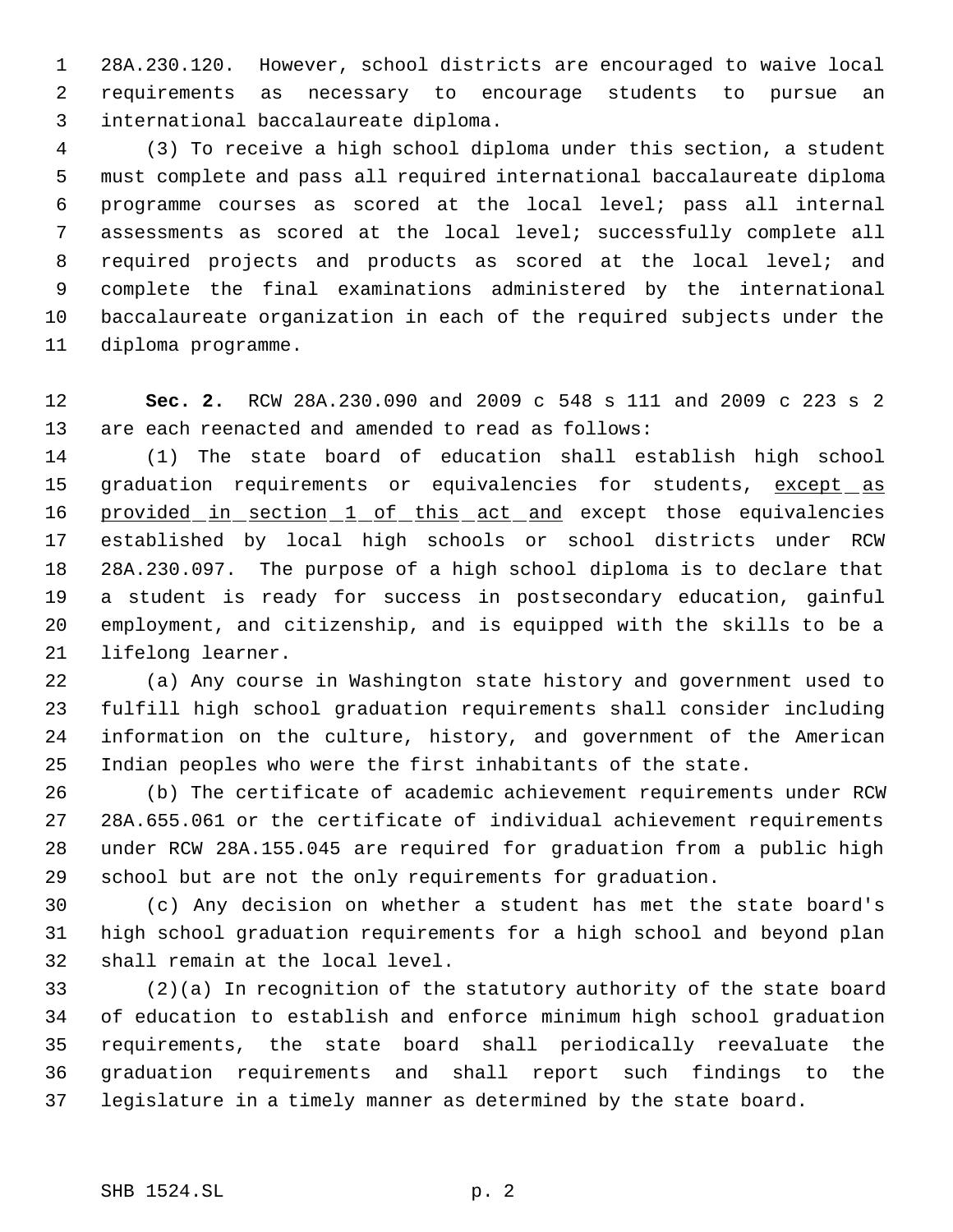1 (b) The state board shall reevaluate the graduation requirements for students enrolled in vocationally intensive and rigorous career and technical education programs, particularly those programs that lead to a certificate or credential that is state or nationally recognized. The purpose of the evaluation is to ensure that students enrolled in these programs have sufficient opportunity to earn a certificate of academic achievement, complete the program and earn the program's certificate or credential, and complete other state and local graduation requirements.

 (c) The state board shall forward any proposed changes to the high school graduation requirements to the education committees of the legislature for review and to the quality education council established under RCW 28A.290.010. The legislature shall have the opportunity to act during a regular legislative session before the changes are adopted through administrative rule by the state board. Changes that have a fiscal impact on school districts, as identified by a fiscal analysis prepared by the office of the superintendent of public instruction, shall take effect only if formally authorized and funded by the legislature through the omnibus appropriations act or other enacted legislation.

 (3) Pursuant to any requirement for instruction in languages other than English established by the state board of education or a local school district, or both, for purposes of high school graduation, students who receive instruction in American sign language or one or more American Indian languages shall be considered to have satisfied the state or local school district graduation requirement for instruction in one or more languages other than English.

 (4) If requested by the student and his or her family, a student who has completed high school courses before attending high school shall be given high school credit which shall be applied to fulfilling high school graduation requirements if:

 (a) The course was taken with high school students, if the academic level of the course exceeds the requirements for seventh and eighth grade classes, and the student has successfully passed by completing the same course requirements and examinations as the high school students enrolled in the class; or

37 (b) The academic level of the course exceeds the requirements for seventh and eighth grade classes and the course would qualify for high